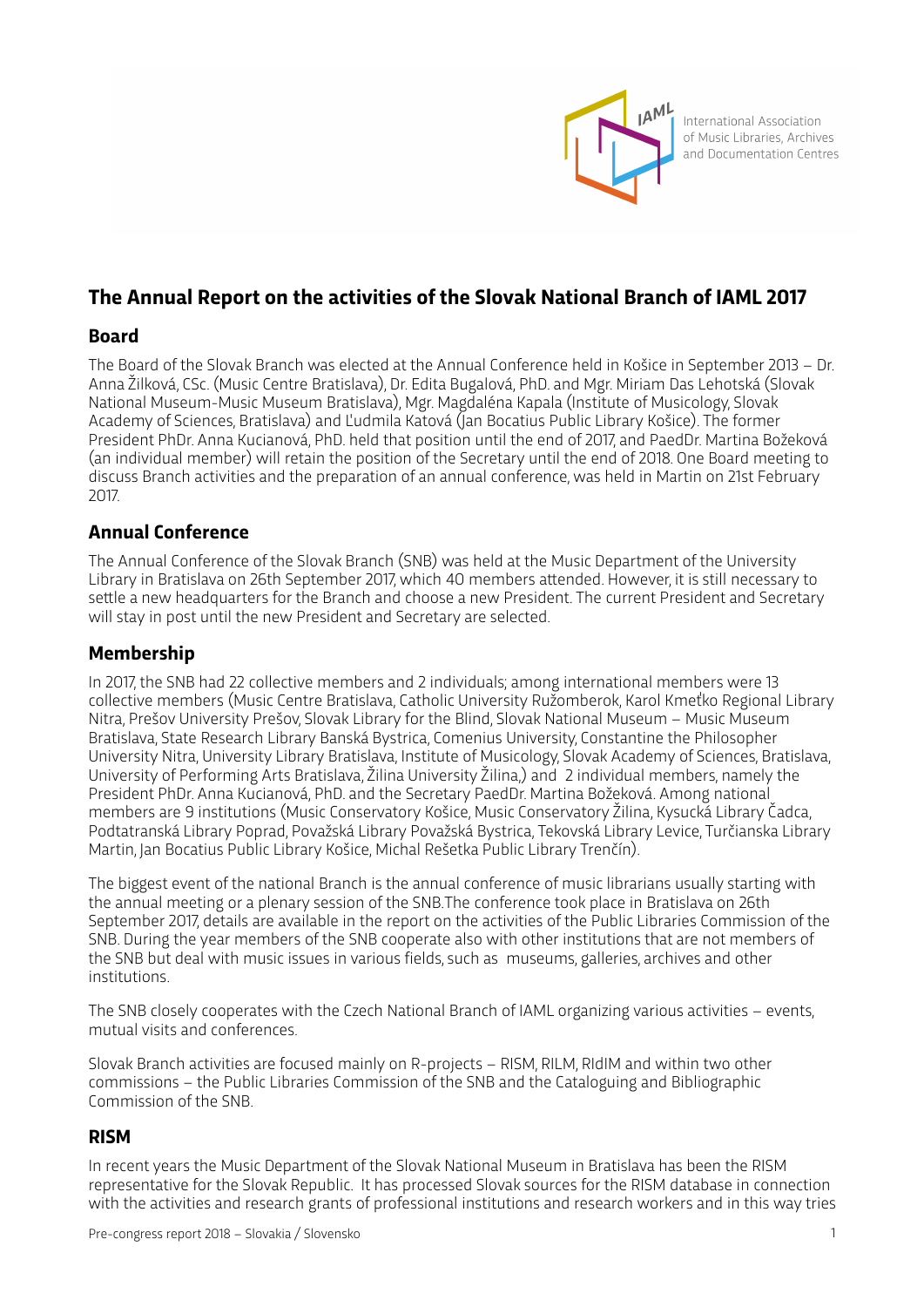to recover part of the cost of work expenses. The availability of the MUSCAT program as well as the rismopac online database is extremely helpful, it is user-friendly and motivates the users to fulfil their own research projects.

Last year the processing of *Zbierka hudobnín rímsko-katolíckeho farského kostola v Dubnici nad Váhom (The Music Collection of the Roman-Catholic Parish Church in Dubnica nad Váhom)*, SK-BRnm MUS XXVII and Zbierka hudobnín z Adamoviec (The Music Collection from Adamovce), SK-BRnm MUS XV (18th – 20th century), including a major music collection of the noble family Friesenhof-Oldenburg of Brodzany was accomplished. It was carried out due to acquiring a one-year grant from the public law fund for supporting the arts in cooperation with the SNB. In cooperation with the Music Department of the Slovak National Museum and the Department of Musicology, Faculty of Arts, Comenius University in Bratislava the processing of *Zbierka hudobnín uršulínskeho kláštora v Bratislave (The Music Collection of the Ursuline Convent in Bratislava)* continued, sigla SK-BRnm MUS VII (18th– 20th century). It was achieved with a science grant APVV-14-0681, focused on music research in Bratislava that will continue this year. The work on 16th-17th century sources continued by cataloguing compositions from a 17th century tabulature book, sigla SK-Le 3A (olim 13992) and new records will continue to be added. Another part of the rare and large music collection coming from the Evangelical A.C. church library in Levoča (SK-Le) focused on 18th-19th century sources started to be processed for RISM by Dr. Janka Petoczová, the research worker of the Institute of Musicology, Slovak Academy of Sciences, within her research on the music culture of the Zips region. 229 records in total were processed for RISM last year

Last year the RISM national office in the Slovak Republic enabled three co-workers from Slovakia to take part in MUSCAT program training organized by the Czech RISM headquarters at the Music Department of the National Library in Prague (27th-29th November 2017). The training was atended by Dr. J. Petőczová and also two staff members from the Music division of the Slovak National Library in Martin responsible for music fonds and collections – Martina Božeková and Marcel Jánošík. Their participation promises that these institutions having rich music collections will take part in processing music sources for the RISM database.

#### **RILM**

The Institute of Musicology of the Slovak Academy of Sciences continues to manage and coordinate the activities of the Slovak Commitee contributing to RILM. Cooperation with the SNB, of which the Library of the Institute of Musicology is a member, can be described as very active.

The Slovak Commitee of RILM consists of representatives of three cooperating institutions: the Institute of Musicology of the Slovak Academy of Sciences, the Department of Musicology of the Faculty of Arts, Comenius University and the Slovak National Library. Bc. Mgr. Zuzana Cenkerová, PhD., Mgr. Veronika Garajová and Mgr. Kristína Gothardtová entered records into the database for the Institute of Musicology of the Slovak Academy of Sciences in 2017. At the Department of Musicology of the Faculty of Arts, Comenius University, PhD. student Mgr. Adriana Grešová was involved in data entry.

The Institute of Musicology of the Slovak Academy of Sciences contributed about 30 full-text items in 2017 (complete issues of the electronic version of the periodical Musicologica Slovaca), ensuring the availability of periodical archives.

From 1st July 2017 to 14th June 2018 the Slovak RILM committee entered:

120 new records and 96 abstracts

No changes in CORE periodicals or new formats have been recorded.

The Slovak National Library sent records directly to Mgr. Jadranka Važanová, records have not been entered on the database but delivered in in MARC 21 format.

#### **RIdIM**

Staffing of libraries, museums and archives and the lack of finance hamper research in iconography at present. RIdIM activity is closely connected with the working activities of these institutions, but due to insufficient staffing this activity is not being developed. We try to develop the activity through new members of the SNB